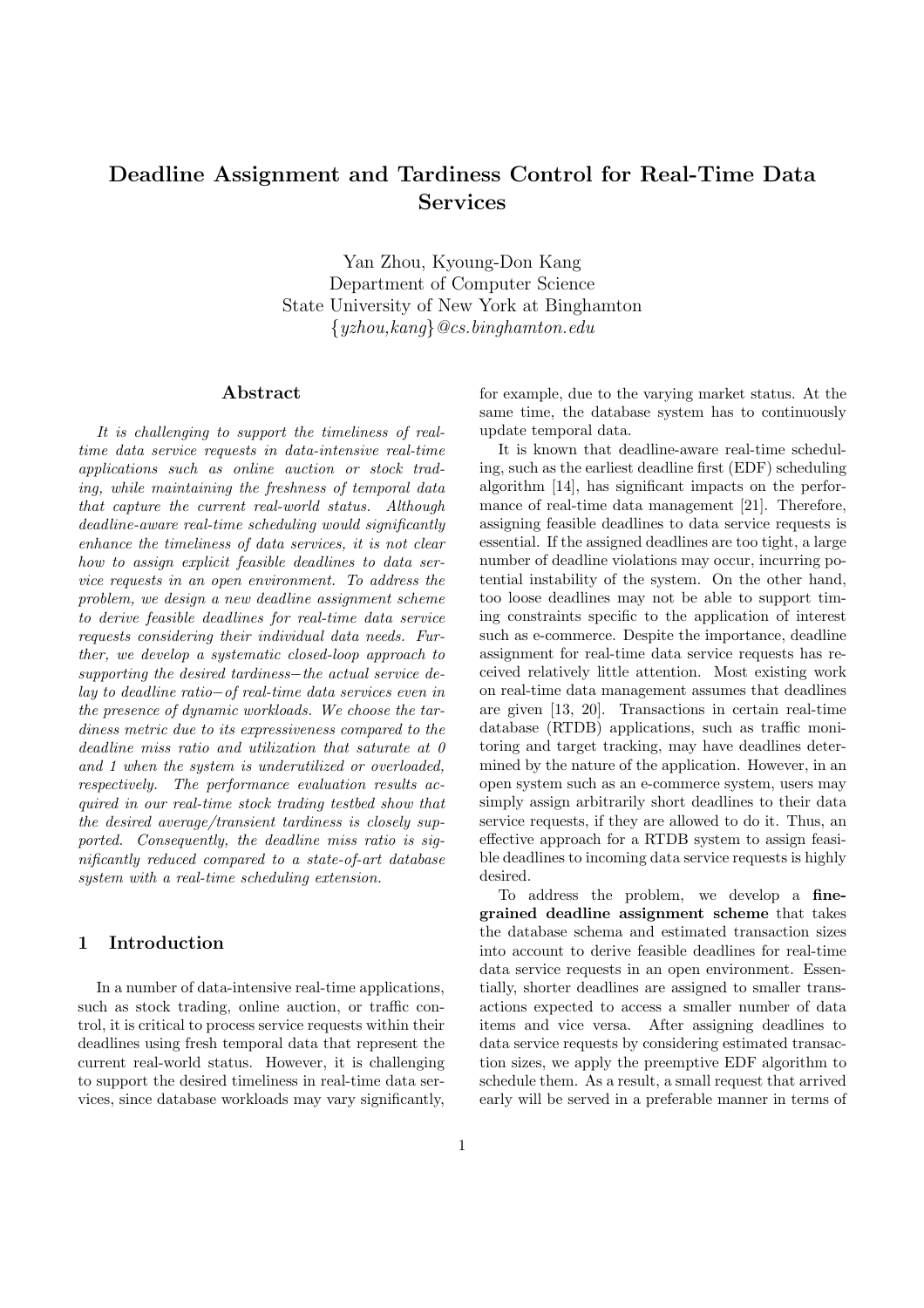scheduling. Thus, our approach is aware of timing constraints and fairer than most of existing non-real-time databases that do not apply real-time scheduling techniques. For example, if transactions are associated with no deadlines and scheduled in a FIFO manner in a nonreal-time database, a short transaction can be blocked for a long time due to long transactions that simply arrived at the system earlier. It is essential to assign feasible deadlines to real-time data service requests by considering their individual data needs. However, related work is scarce [13, 20].

To support timing constraints for real-time data services even in the presence of dynamic workloads, we apply control theoretic techniques [8]. Especially, via feedback control, we aim to support the desired tardiness that is expressed as the ratio of the actual service delays to the transaction deadlines. We take this approach due to the expressiveness of the tardiness metric especially for soft real-time systems; it increases as the load increases and vice versa. It is known that feedback control of the deadline miss ratio is very hard [17]. The miss ratio is 0 when the system is not overloaded, but it abruptly increases under overload. As a result, feedback-based miss ratio controller could become unstable. Due to the reason, a number of the existing feedback-based methods for real-time performance management, including [23, 3, 2], intend to *indirectly* meet deadlines by keeping the CPU utilization below the schedulable CPU utilization bound, e.g., 0.69 in the rate monotonic algorithm [14], even given dynamic workloads. However, the utilization also saturates at 1. In summary, the the utilization and miss ratio saturate at 1 and 0 when the system is overloaded and underutilized, incurring an asymmetry problem and instability [5].

In contrast, the tardiness indicates how close to the deadlines data service requests are completed in a finegrained manner, rather than simply stating how many of the transaction deadlines are met or indirectly indicating the utilization. Thus, the tardiness metric is more suitable to design a robust closed-loop approach for real-time data services. Despite the importance, related work on feedback control of the tardiness of realtime data services is relatively scarce. Recent work on QoS-aware data services [10, 9] supports a system-wide single response time bound for all transactions via feedback control. Although this approach can effectively manage the overall response time in a database system, it is gross-grained and only provides limited real-time support, as all transactions receive the same response time bound regardless of their individual data access needs.

For performance evaluation, we have conducted ex-

tensive experiments in our stock-trading testbed that consists of the BerkeleyDB [6]−a popular open-source state-of-art database−plus a stock quote server and client threads running on Linux machines. Especially, in this paper, we extend the BerkeleyDB to support fine-grained deadline assignment and EDF scheduling. In the experiments, our closed-loop approach closely supports the desired average and transient tardiness for dynamic workloads. Moreover, compared to the BerkeleyDB extended with EDF support, our approach significantly reduces the average/transient service delay and deadline miss ratio by effectively controlling the tardiness in the closed-loop, while considerably improving the timely throughput, i.e., the total number of data accessed within the data service deadlines. Note that our deadline assignment scheme and tardiness control approach are lightweight; they only take approximately 2% CPU utilization and less than 5KB of memory in total.

The remainder of this paper is organized as follows. The overall structure of our database system is described in Section 2. Our deadline assignment method is discussed in Section 3. A description of feedbackbased tardiness control is given in Section 4. Performance evaluation results are described in Section 5. Section 6 discusses related work. Finally, Section 7 concludes the paper and discusses future work.

# 2 Real-Time Data Service Objectives and System Overview

In this section, the objective of our QoS-aware data services and the overall system architecture are discussed.

# 2.1 QoS-Aware Data Service Objectives

In this paper, the tardiness  $t_i$  of the  $i^{th}$  data service request is defined as:

$$
t_i = \frac{s_i}{r_i} \tag{1}
$$

where  $s_i$  is the actual delay for servicing the  $i^{th}$  data service request and  $r_i$  is the relative deadline of the request. The service delay  $s_i$  is the sum of the TCP connection delay, queuing delay in the ready queue in Figure 1, and processing delay inside the database. In Table 1, an exemplar service level agreement (SLA) considered in this paper is shown. In this SLA, the tardiness set-point  $S_t$  is set to 0.8 or 0.9. In our performance evaluation presented in Section 5, we use the two tardiness set-points to observe potential trade-offs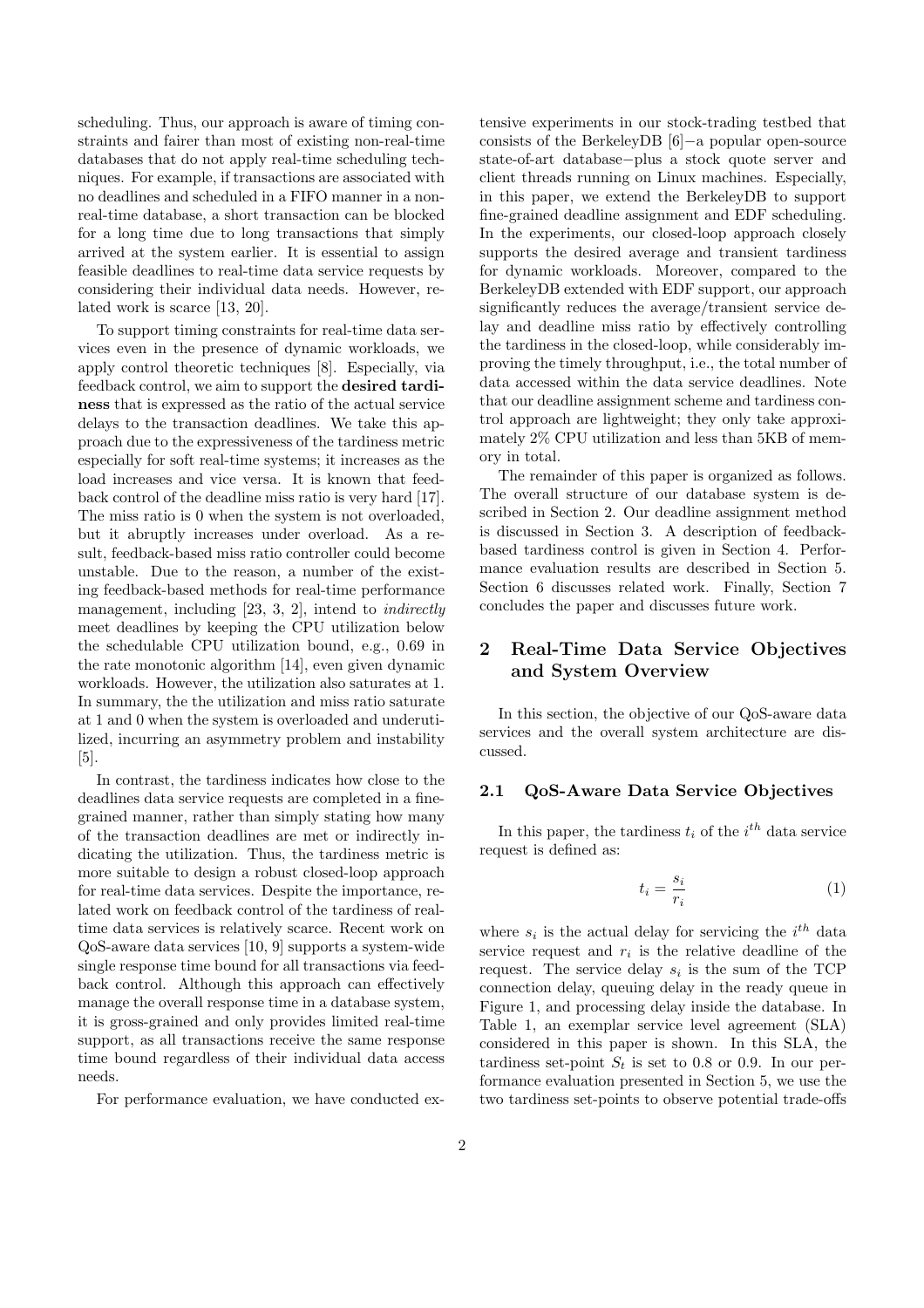**Table 1. Desired Performance**

| Notation    | Description         | Desired Value         |
|-------------|---------------------|-----------------------|
| $S_t$       | Tardiness Set-point | $0.8 \text{ or } 0.9$ |
| $S_{v}$     | Tardiness Overshoot | $1.02S_{t}$           |
| $T_{\rm n}$ | Settling Time       | 12s                   |

between the different set-points in terms of the service delay, deadline miss ratio, and timely database throughput.

In Table 1, we also specify the transient performance requirements. An overshoot  $S_v$ , if any, is a transient tardiness larger than  $S_t$ . In this paper, it is desired that  $S_v \leq 1.02S_t$ . Also, it is desired for an overshoot to become equal to or less than  $S_t$  within the settling time  $T_v = 12s$ .

For feedback control, the  $k^{th}(\geq 1)$  sampling period is the time interval  $[(k-1)P, kP]$  and the  $k^{th}$  sampling point is equal to time  $kP$ . In this paper, we set the sampling period  $P = 1s$ . As hundreds of (or more) transactions finish in 1s in our stock trading testbed, performance measurement for  $P = 1s$  is reliable.

#### 2.2 System Architecture



**Figure 1. System Architecture**

Figure 1 shows the architecture of our real-time data service testbed, called Chronos, built on top of Berkeley DB [6]. The database server processes data service requests and periodically updates stock prices received from the stock quote server to support the freshness of stock prices. 3000 stock prices are periodically updated. The update period is in a range of  $[0.2s, 5s]$ for each stock. In this paper, the relative deadline of a temporal data update is equal to its update period. We consider periodic temporal data updates, since periodic updates are common in RTDBs to support data temporal consistency [20, 24]. In Chronos, we reserve dedicated threads to update stock prices. These threads for periodic updates are always executed to support the data freshness. Admission control is only applied to user requests, if necessary, to avoid overload.

We derive explicit deadlines for service requests based on the individual transaction size estimated by the backlog estimator. (A more detailed discussion is given in Section 3.) The database server schedules the accepted requests via the preemptive EDF scheduling algorithm implemented using the POSIX SCHED FIFO scheduling class. For concurrency control, we currently apply 2PL (two phase locking). Implementing a real-time concurrency control protocol such as 2PL-HP [1] is reserved for future work. As most existing databases support 2PL and the POSIX standard is widely supported, our approach is easy to deploy.

When a new service request arrives at the system, it has to pass an admission test based on the control signal computed by the feedback-based tardiness controller (discussed in Section 4). Let  $c(k)$  be the number of the data service requests, i.e., transactions and queries, processed in the  $k^{th}$  sampling period. Our feedback-based tardiness controller works as follows:

- 1. At the  $k^{th}$  sampling point, the performance monitor in Figure 1 computes the tardiness  $t(k)$  =  $\sum_{i=1}^{c(k)} t_i/c(k)$  and tardiness error  $e(k) = S_t$  –  $\overline{t(k)}$ . Based on  $e(k)$ , the tardiness controller computes the required database load bound adjustment  $\delta\ell(k)$ .
- 2. Using  $\delta\ell(k)$  derived by the tardiness controller at the  $k^{th}$  sampling point, the admission controller updates the database load bound to be used in the  $(k+1)^{th}$  sampling period:

$$
\ell(k) = \ell(k-1) + \delta\ell(k) \tag{2}
$$

where the initial control signal  $\ell(0)$  is a small positive integer at the system start.

3. In the  $(k + 1)^{th}$  sampling period, an incoming transaction is accepted, if the estimated backlog in the ready queue in Figure 1 does not exceed  $\ell(k)$  after accepting the new request. Otherwise, the database drops the request and returns a busy message to the corresponding client.

# 3 Deadline Assignment for Real-Time Data Services

To derive individual deadlines for real-time data services, we first measure the average delay for accessing a single data item,  $u$ . The average delay for accessing a single data item is estimated by measuring the delay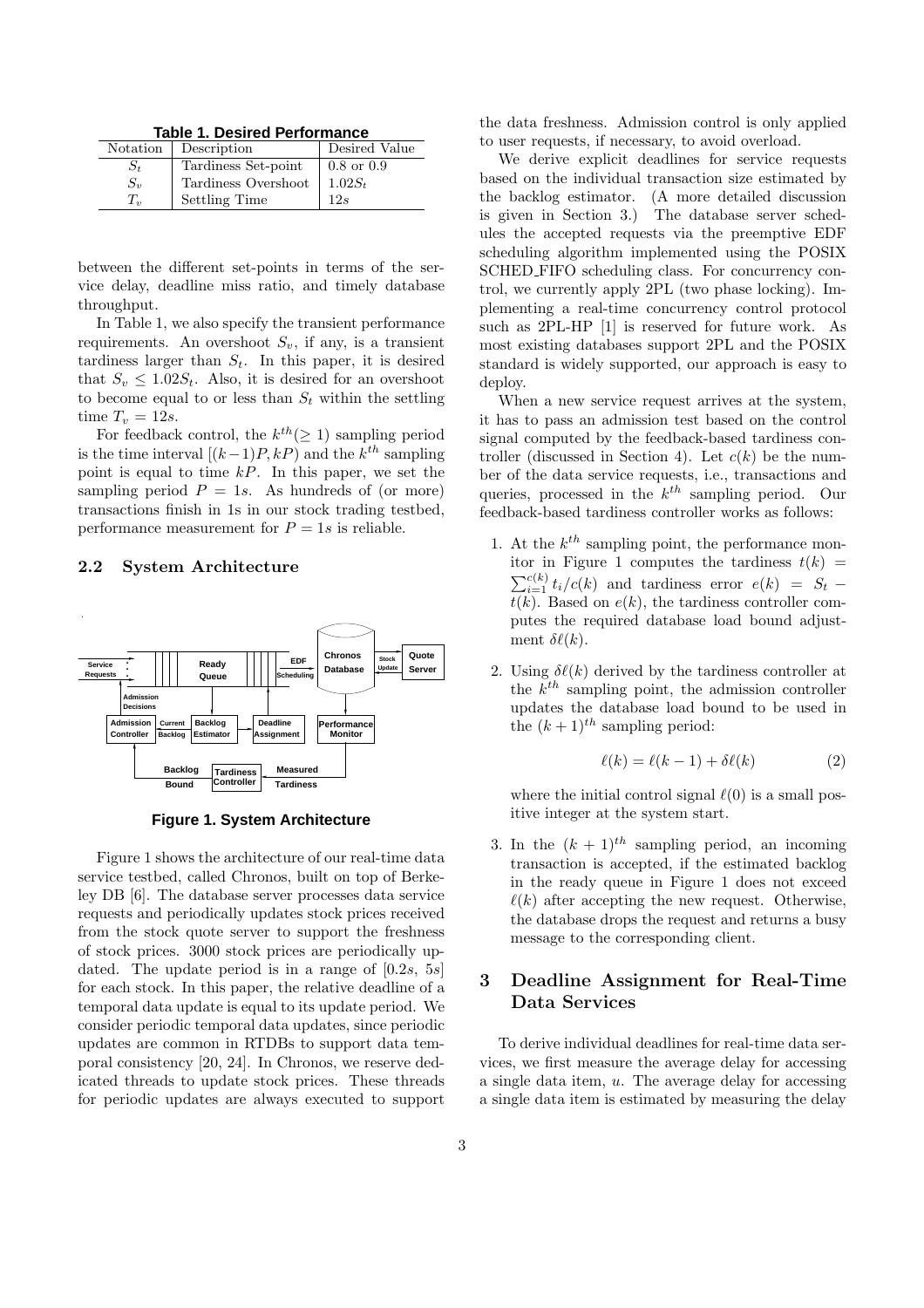for accessing a large number  $N > 60000$  in this paper) of service requests:

$$
u = \frac{\sum_{i=1}^{N} s_i}{\sum_{i=1}^{N} n_i}
$$
 (3)

where  $s_i$  and  $n_i$  are the processing delay and size of transaction  $i$ , respectively. In this paper,  $u$  is derived during system identification discussed in Section 4.

For the  $i^{th}$  data service request, we estimate the number of data accesses,  $n_i$ , needed to process the request by parsing the data service request. Using  $n_i$ and the average delay for single data access, we compute the estimated delay for processing the  $i^{th}$  data service request,  $\sigma_i$ , as follows:

$$
\sigma_i = u \times n_i. \tag{4}
$$

Chronos provides four types of transactions: viewstock, view-portfolio, purchase, and sale for seven tables [10], similar to the TPC-W database benchmark for e-commerce [22]. In addition, we support periodic temporal data updates for real-time data services unlike TPC-W. Note that we do not estimate the number of data accessed by temporal data updates, because each temporal data is always updated at its update period via resource reservation as discussed in Section 2. To estimate the size of a service request, we leverage the database schema information usually available in a database system and semantics of transactions and queries as follows.

- *View-Stock*: To process this query, Chronos needs to access STOCKS and QUOTES tables that hold <stock symbol, full company name, company  $ID ><sup>1</sup>$ . By parsing the query, Chronos finds the number of companies  $n_c$  specified in the query. Chronos then calculates the number of data to access for  $T_i$ :  $n_i = n_c \cdot \{r(\text{STOCKS}) + r(\text{QUOTES})\}$ where  $r(x)$  is the average size of a row (i.e., the average number of bytes in a row) in table  $x$ .
- *View-Portfolio*: A client issues this query to see certain stock prices in its portfolio. For each stock item in the portfolio, Chronos looks up the portfolios table that holds  $\langle$  client ID, company ID, purchase price, shares> to find the company IDs used to look up the QUOTES table. Thus, the estimated amount of data accessed by this query is:  $n_i = |portfolio(id)| \cdot \{r(\text{PORTFOLIOS})\}$

 $+ r(\text{QUOTES})$  where  $|portfolio(id)|$  is the number of stock items in the portfolio owned by the client whose ID is id.

- *Purchase*: If a client places a purchase order for a stock item, Chronos first retrieves the current stock price from the QUOTES table. If the purchased stock item was not in the portfolio before the purchase, the stock item and its purchase price are appended to the portfolio. If it is already in the portfolio, Chronos updates the corresponding shares. Hence, the estimated amount of data accessed by a purchase transaction is:  $n_i = r(\text{QUOTES}) + (|portfolio(id)| + 1)$ .  $r(PORTFOLIOS)$ .
- *Sale*: To process a sale transaction, Chronos scans the PORTFOLIOS table to look up the stock items belonging to this client's portfolio. Using the stock IDs found in the PORTFOLIOS table, Chronos searches the QUOTES table to find the corresponding stock prices. After that, Chronos updates the client's portfolio in the portfolios table to indicate the sale. Thus, the estimated amount of data accessed by a SALE transaction is:  $n_i =$  $|portfolio(id)| \cdot r(PORTFOLIOS) + n_{sell} \cdot r(QUOTES)$  $+ n_{sell} \cdot r(\text{PORTFOLIOS})$  where  $n_{sell}$  is the number of stock items to sell.

The effectiveness of the transaction size estimation technique is shown in our previous work [10]. In this paper, we consider the problems of assigning deadlines to individual transactions based on their data needs and closed-loop tardiness control for real-time data services that have not been considered in [10].

Each incoming service request is associated with a slack factor that the database system uses to control the tightness of the deadline with respect to the estimated processing time  $\sigma_i$ . The relative deadline of service request,  $r_i$ , is calculated as follows:

$$
r_i = f_i \times \sigma_i \tag{5}
$$

where  $f_i \geq 1$  is the slack factor and the estimated processing delay  $\sigma_i$  is calculated in Eq 4. The absolute deadline used in EDF scheduling is calculated by adding the request arrival time to the relative deadline  $r_i$ .

#### 4 Design of the Tardiness Controller

We apply feedback control theory [8] to support the desired tardiness bound in the presence of dynamic workloads. To model the relation between the database

<sup>&</sup>lt;sup>1</sup>In fact, the schema of Chronos is more complex with more attributes needed for online stock trades. In this paper, we only focus on the key attributes of the schema for the clarity of presentation.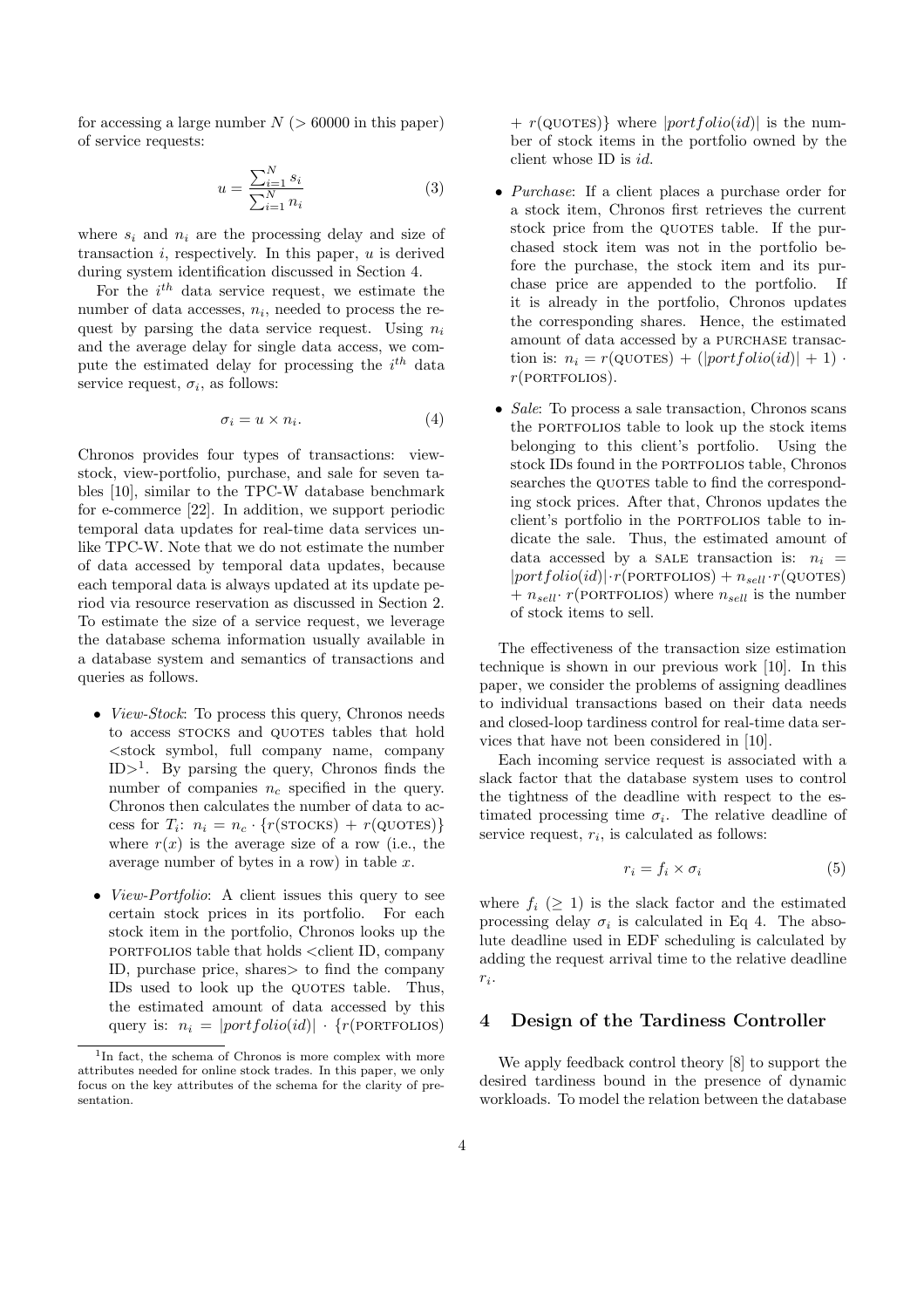backlog and tardiness, we model the tardiness of service requests at the  $k^{th}$  sampling point via the tardiness and database backlogs measured at the previous  $p$  sampling instants. We express the relation by a difference equation in the discrete time domain:

$$
t(k) = \sum_{i=1}^{p} \{a_i t(k-i) + b_i \ell(k-i)\}\tag{6}
$$

where  $p(> 1)$  is the system order [8]. Using this difference equation, we model database dynamics by considering individual transactions, potentially accessing different numbers of data.

The unknown model coefficients  $a_i$ 's and  $b_i$ 's in Eq 6 are derived via system identification (SYSID) [8] to minimize the sum of the squared errors of tardiness estimations based on database backlogs. As SYSID aims to identify the behavior of the controlled database system, Chronos accepts all incoming data service requests without applying admission control during SYSID. Stock prices are periodically updated as discussed before. In our SYSID procedure, 1200 client threads concurrently send data service requests to the BerkeleyDB, which is extended by deadline assignment and EDF scheduling, for one hour. Each client sends a service request and waits for the response from the database server. After receiving the transaction or query result, it waits for an inter-request time (IRT) randomly selected in a certain range before sending the next data service request. A data service request accesses 60-100 data. In this paper, a fixed slack factor of 1.5 is used to derive transaction deadlines. For SYSID, we choose the IRT range [2s, 4.5s], since the data service tardiness shows a near linear pattern in this range as shown in Figure 2. Due to our system modeling and controller tuning, the feedback controller can support the desired tardiness bound within this operating range.

To analyze the accuracy of SYSID, we use the  $R^2$ metric [8]. A control model is acceptable, if its  $R^2 \geq$ 0.8 [8]. We choose the second order model that achieves a high value of  $R^2 = 0.982$ :

$$
t(k) = 1.031t(k-1) - 0.1602t(k-2)
$$
  
+0.0037\ell(k-1) - 0.0029\ell(k-2) (7)

Although our model is only second order, our  $R^2$  value is near 1, which is the maximum possible  $R^2$  value, due to the expressiveness of the tardiness metric.

We derive the transfer function of the open-loop database, i.e., Berkeley DB [6] with real-time scheduling extension, by taking the z-transform [8] of Eq 7:

$$
\alpha(z) = \frac{T(z)}{L(z)} = \frac{0.0037z - 0.0029}{z^2 - 1.031z + 0.1602}
$$
 (8)



**Figure 2. Inter-Request Time (IRT) vs. Tardiness**



**Figure 3. Tardiness Control Loop**

where  $T(z)$  is the z-transform of  $t(k)$  and  $L(z)$  is the z-transform of  $\ell(k)$  in Eq 7.

Figure 3 shows the structure of the closed-loop tardiness controller. We design a PI (proportional and integral) controller to manage the tardiness. We do not use a D (derivative) controller since it is sensitive to noise. At the  $k^{th}$  sampling point, the PI controller computes the control signal  $\delta\ell(k)$ , i.e., the database load adjustment required to support  $S_t$ :

$$
\delta\ell(k) = \delta\ell(k-1) + K_P[(K_I + 1)e(k) - e(k-1)]
$$
 (9)

where the error  $e(k) = S_t - t(k)$  at the  $k^{th}$  sampling point and KP and KI are proportional and integral control gains tunable to support the desired average and transient tardiness. The z-transform of Eq 9 is:

$$
\beta(z) = \frac{\Delta L(z)}{E(z)} = \frac{K_P(K_I + 1)[z - 1/(K_I + 1)]}{z - 1} \tag{10}
$$

where  $\Delta L(z)$  and  $E(z)$  are the z-transform of  $\delta \ell(k)$  and  $e(k)$ , respectively.

Given the open loop transfer function in Eq 8 and the transfer function of the PI controller in Eq 10, the transfer function of the closed loop in Figure 3 is:  $\gamma(z) = \frac{\alpha(z)\beta(z)}{1+\alpha(z)\beta(z)}$  [8]. To support the stability of the closed-loop system and the desired performance specified in Table 1, we locate the closed loop poles−the roots of the denominator of  $\gamma(z)$ −inside the unit circle via the Root Locus method [8].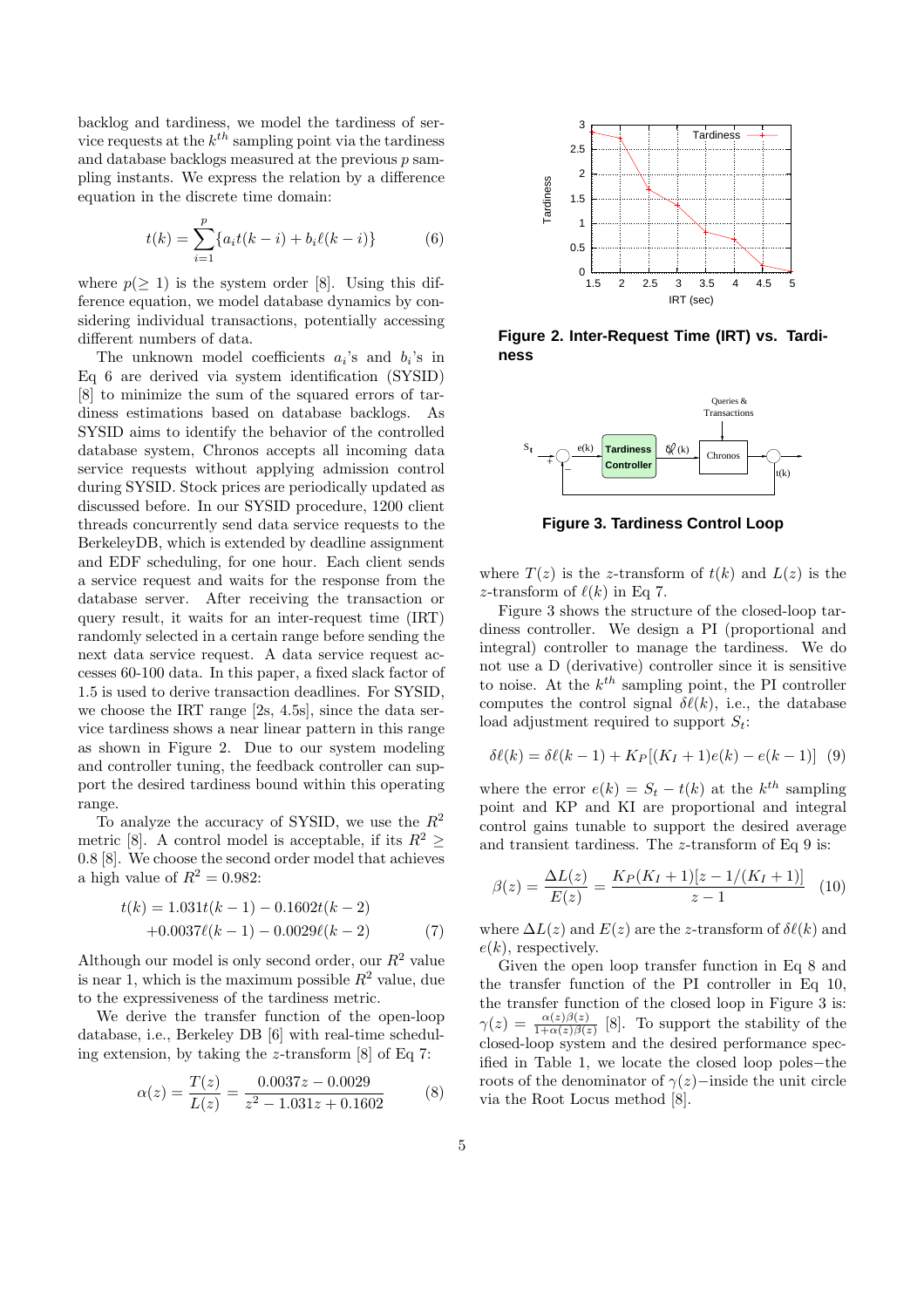#### 5 Performance Evaluation

In this section, we evaluate our approach and the baseline approach to observe whether or not they can support the desired performance specified in Table 1. We describe our experimental settings followed by the average and transient performance results.

#### 5.1 Experimental Settings

The objective of our performance evaluation is to observe whether or not the SLA specified in Table 1 can be closely supported even in the presence of dynamic workloads. The Chronos database server runs on a desktop PC that has the dual core 3.8GHz CPU and 3GB memory. The quotes update server has the dual core 3.0GHz CPU and 2GB memory. The clients run in a machine that has the 2.5GHz CPU and 512M memory. Every machine runs the 2.6.28 Linux kernel.

For 80% of time, a client thread issues a query about stock prices. For the remaining 20% of time, a client requests a portfolio browsing, purchase, or sale transaction at a time. In fact, most service requests in ecommerce are queries. Thus, this setting is realistic. One experiment runs for 600s. For experimental purposes, we model dynamic workloads. At the beginning of one experiment, the IRT is randomly distributed in [4s, 4.5s]. At 200s, the range of the IRT is suddenly reduced to [1.5s, 2s] to model bursty workload changes, and stays in the new range until the end of the experiment. Therefore, at 200s, we abruptly increase the load by  $2 - 3$  times to model bursty request arrivals that may create overload conditions.

For performance comparisons, we consider the following approaches:

- RT-BDB is the Berkeley DB [6] extended with basic real-time support. Individual transaction deadlines are derived according to our deadline assignment scheme presented in Section 3. We apply the preemptive EDF algorithm to schedule incoming service requests. However, RT-BDB does not have the closed-loop tardiness control system and accepts all incoming requests. Hence, it provides basic real-time features similar to the ones provided by state-of-art (proprietary) RTDBs, such as [15, 19].
- **TC** is the closed-loop tardiness control system designed in this paper to support real-time data service requirements. It also applies the deadline assignment scheme and preemptive EDF scheduling. To thoroughly evaluate the effectiveness of our approach, we use two different tardiness set-points to



**Figure 4. Average Tardiness**

observe their impacts on the performance and potential trade-offs. Our closed-loop approach with different set-points, 0.9 and 0.8, are denoted as TC-SP1 and TC-SP2, respectively.

Note that we only compare the performance of our approach to RT-BDB, because most of the previous work on feedback-based real-time data services, including [4, 12, 11], assumes transaction deadlines are already given without considering database-specific deadline assignment issues. Neither do they consider tardiness control. On the other hand, more recent work on feedback control of data service delays including [10, 9] does not consider individual transaction deadlines but a single response time bound. Therefore, it is impossible for us to directly compare our approach to them. Also, it is well known that feedback-based systematic admission control significantly outperforms static or ad-hoc heuristic-based approaches for admission control [17, 10].

Each performance data is the average of 10 runs using different random seeds. We show the performance results observed between 100s and 600s to exclude the database initialization phase, which involves initial housekeeping chores such as database schema and data structure initialization.

#### 5.2 Average Performance Analysis

Figure 4 shows the average tardiness for tested approaches. RT-BDB shows the average tardiness value of 2.87; that is, the service delay is 2.87 times the transaction deadline in average. In contrast, TC-SP1 and TC-SP2 are able to support the corresponding average tardiness bound, 0.9 and 0.8, respectively.

Figure 5 depicts the average deadline miss ratio.  $RT-BDB$  shows the approximately  $86\%$  (deadline) miss ratio. However,  $TC\text{-}SP1$  and  $TC\text{-}SP2$  support the 4.3% and 1.9% miss ratios by systematically controlling the tardiness of service requests in the closed-loop.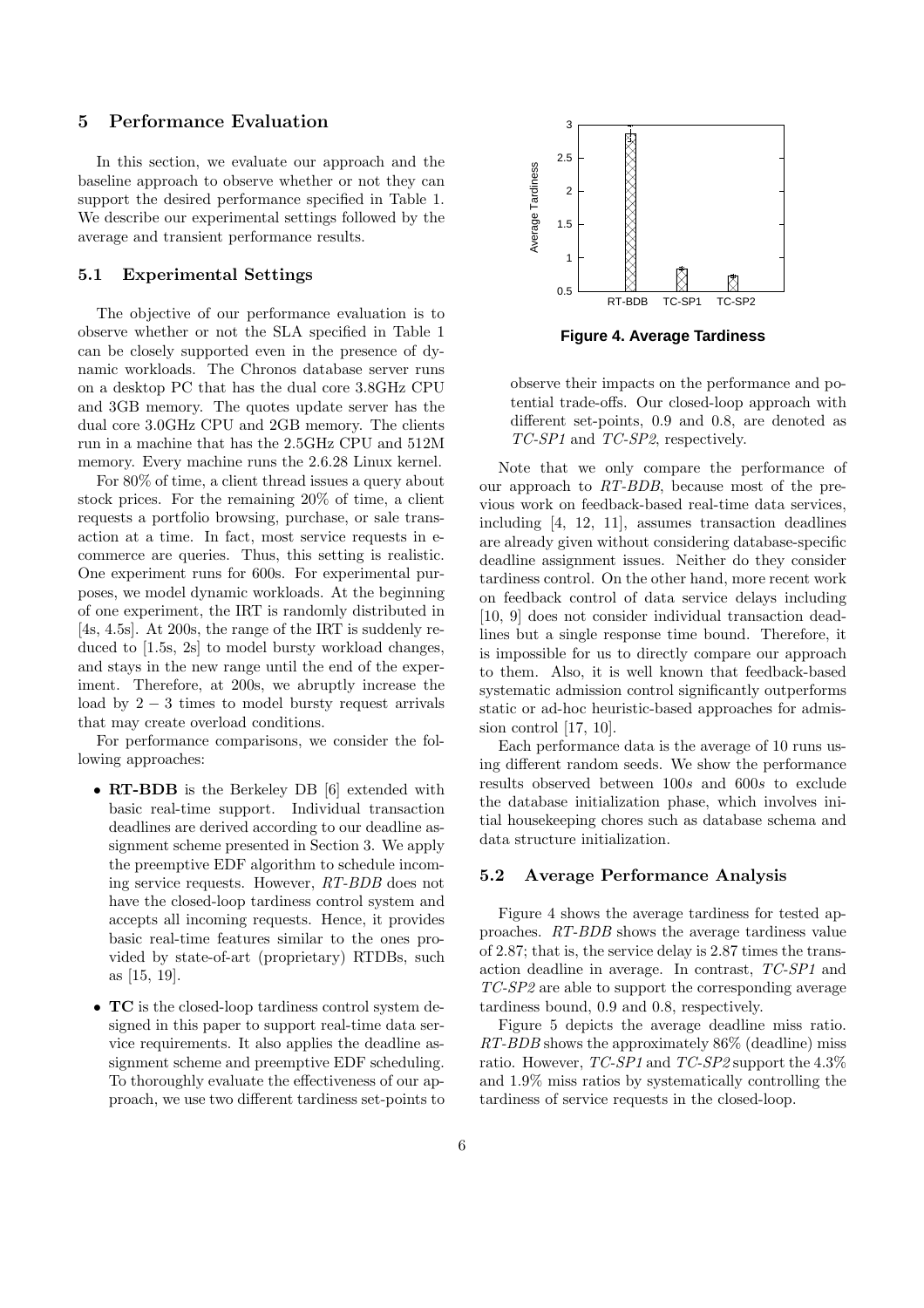

**Figure 5. Average Deadline Miss Ratio**



**Figure 6. Average Service Delay**

Figure 6 shows that TC-SP1 and TC-SP2 support the substantially shorter average service delay compared to RT-BDB. As shown in Figure 7, TC-SP1 and TC-SP2 increase the total number of data processed per second by timely transactions that finish within their deadlines by up to an order of magnitude compared to RT-BDB.

Using Figures 4-7, we also compare the relative performance of TC-SP1 and TC-SP2. We observe that TC-SP2's miss ratio is smaller than TC-SP1's miss ratio, because TC-SP2 supports a smaller tardiness setpoint, which demands more stringent timing requirements, at the cost of the reduced timely throughput compared to TC-SP1. Hence, an application administrator can choose a smaller tardiness set-point, if timeliness is more important than the timely throughput and vice versa.

#### 5.3 Transient Performance Analysis

Figures 8, 9 and 10 show the transient performance of tested approaches at every 1s sampling period. As shown in Figure 8, RT-BDB largely fails to support the transient performance goals specified in Table 1. It shows excessive tardiness overshoots when the workload increases at 200s and the tardiness overshoots



**Figure 7. Average Timely Throughput**

range between 2 and 4.5. As a result, it suffers significant performance degradation in terms of the transient miss ratio, service delay and timely throughput after 200s as shown in Figure 8.

In contrast, our tardiness control approach closely supports the transient tardiness bound. As shown in Figures 8 and 9, TC-SP1 and TC-SP2 only show small magnitudes of overshoots after the abrupt workload change at 200s and all the overshoots reduce to be below the set-point within 12s, i.e., the desired settling time specified in Table 1. These results show the effectiveness of tardiness control. From Figures 8, 9 and 10, we also observe that our approach significantly reduces the transient deadline miss ratio and service delay, while substantially improving the transient timely throughput compared to RT-BDB.

#### 6 Related Work

Various aspects of real-time data management has been studied [13, 20]. However, relatively little work has been done to investigate the problem of deadline assignment to user transactions in an open environment. Xiong et al. [25, 24] investigate the problem of deadline assignment to update transactions scheduled by the deadline monotonic and EDF scheduling algorithms in RTDBs. They design novel approaches to judicially assign periods and deadlines to temporal data updates to reduce the update workload. However, they do not consider the problem of assigning deadlines to user data service requests, which is the focus of our work. Also, feedback-based tardiness control is not considered in their work. Thus, our work is complementary to their work.

Feedback control theory has been applied to support real-time data services in the presence of dynamic workloads [3, 4, 11]. However, they do not consider the deadline assignment problem or tardiness metric for feedback control of real-time data service perfor-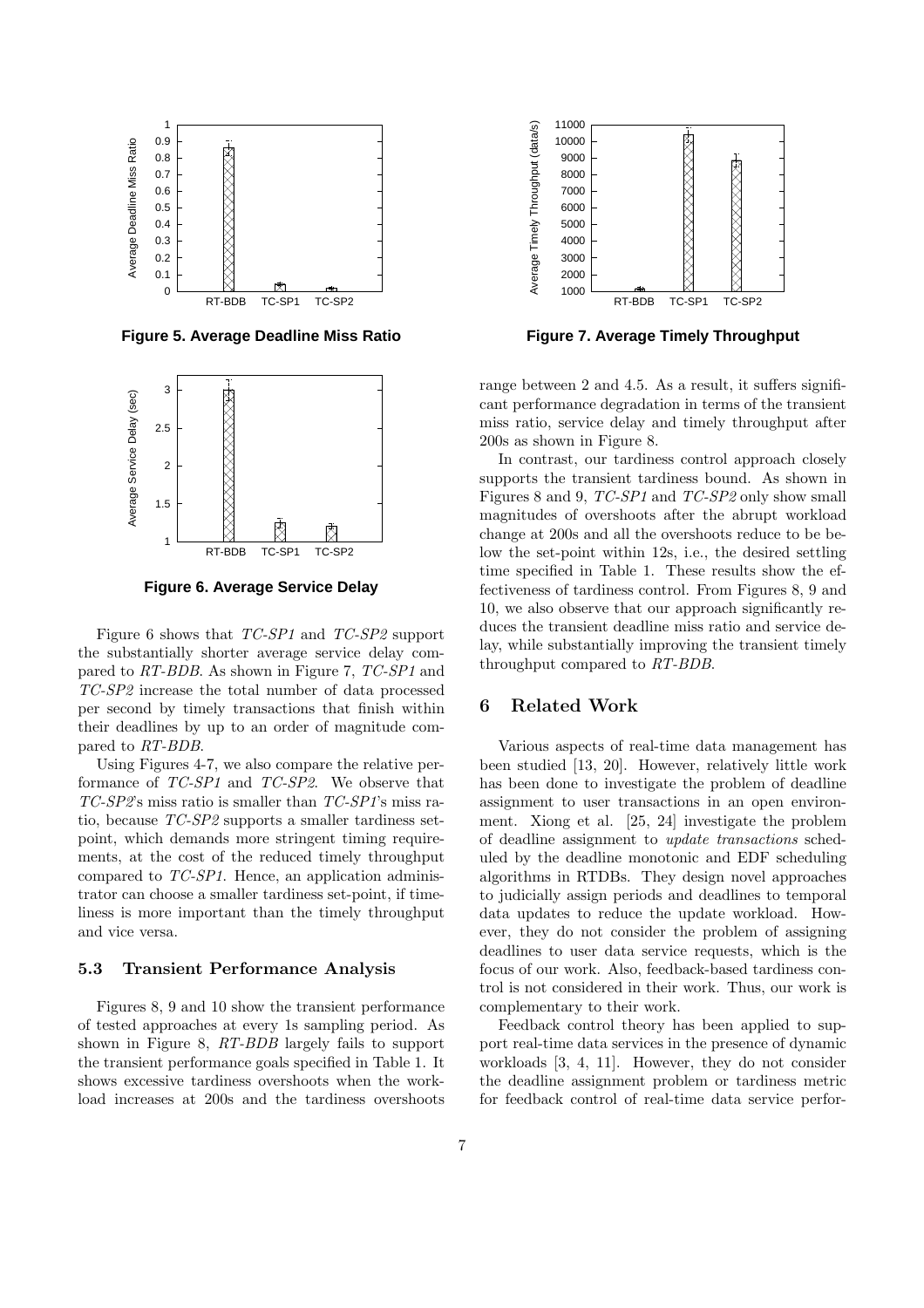

**Figure 8. Transient Performance of** RT-BDB



**Figure 9. Transient Performance of** TC-SP1 **(Set-point = 0.9)**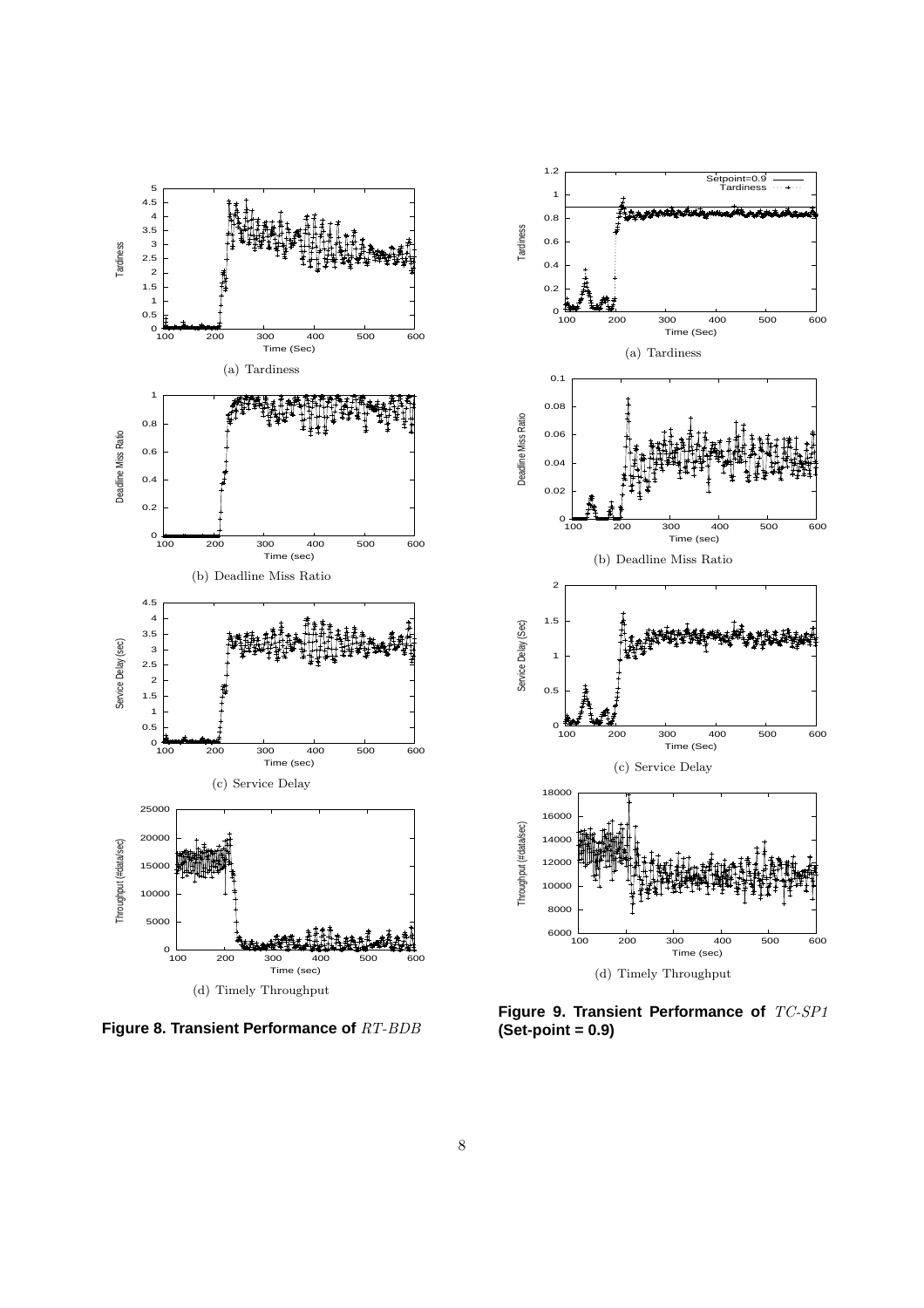

**Figure 10. Transient Performance of** TC-SP2 **(Set-point = 0.8)**

mance. Neither are these approaches implemented and evaluated in a real database system unlike our work presented in this paper. Our recent work on QoS-aware data services [10, 9] aims to support the average response time bound in a real database system. However, individual transaction deadlines and tardiness control are not considered. QeDB [12] aims to support the QoS in terms of the average tardiness of the transactions in a real-time embedded database. The key idea is to divide the transaction deadline into CPU deadline and I/O deadline and dynamically adjust the I/O and CPU deadlines at run-time based on the system resource usage. In QeDB, transactions are classified into three classes and they are scheduled in a FIFO manner in each class rather than applying real-time scheduling techniques. Also, it does not consider the problem of deadline assignment based on individual transaction needs in an open environment. Thus, our deadline assignment and tardiness control scheme are different from theirs. Control theory has been applied to manage the performance of computer systems such as a web server [16, 18]. However, they do not consider RTDB-specific issues such as transaction deadline assignment and tardiness control based on the derived transaction deadlines.

In [17], the authors apply feedback control techniques to support the target deadline miss ratio by manipulating the system load. However, the miss ratio controller shows relatively unstable performance, since the miss ratio is saturated at 0 when the system is not overloaded and it abruptly increases under overload as discussed before. Other feedback-based approaches, including [23, 3, 2], aim to indirectly control the CPU utilization to meet deadlines. Bertini et al. [5] show that only counting the number of missed deadlines per sampling period results in poor accuracy and large confidence intervals in terms of measuring and controlling the performance of web services. They define a novel QoS metric, named tardiness quantile metric, and design a feedback control scheme to support the user specified tardiness quantile. However, these approaches do not consider the data needs of individual real-time transactions to assign feasible deadlines and accordingly design a closed-loop system to support the desired average/transient tardiness of real-time data services. Block et al. [7] developed a feedback-based scheduling framework for adapting the processor shares of tasks on real-time multiprocessor platforms. In the future, we will investigate the performance of real-time data services on multiprocessor platforms.